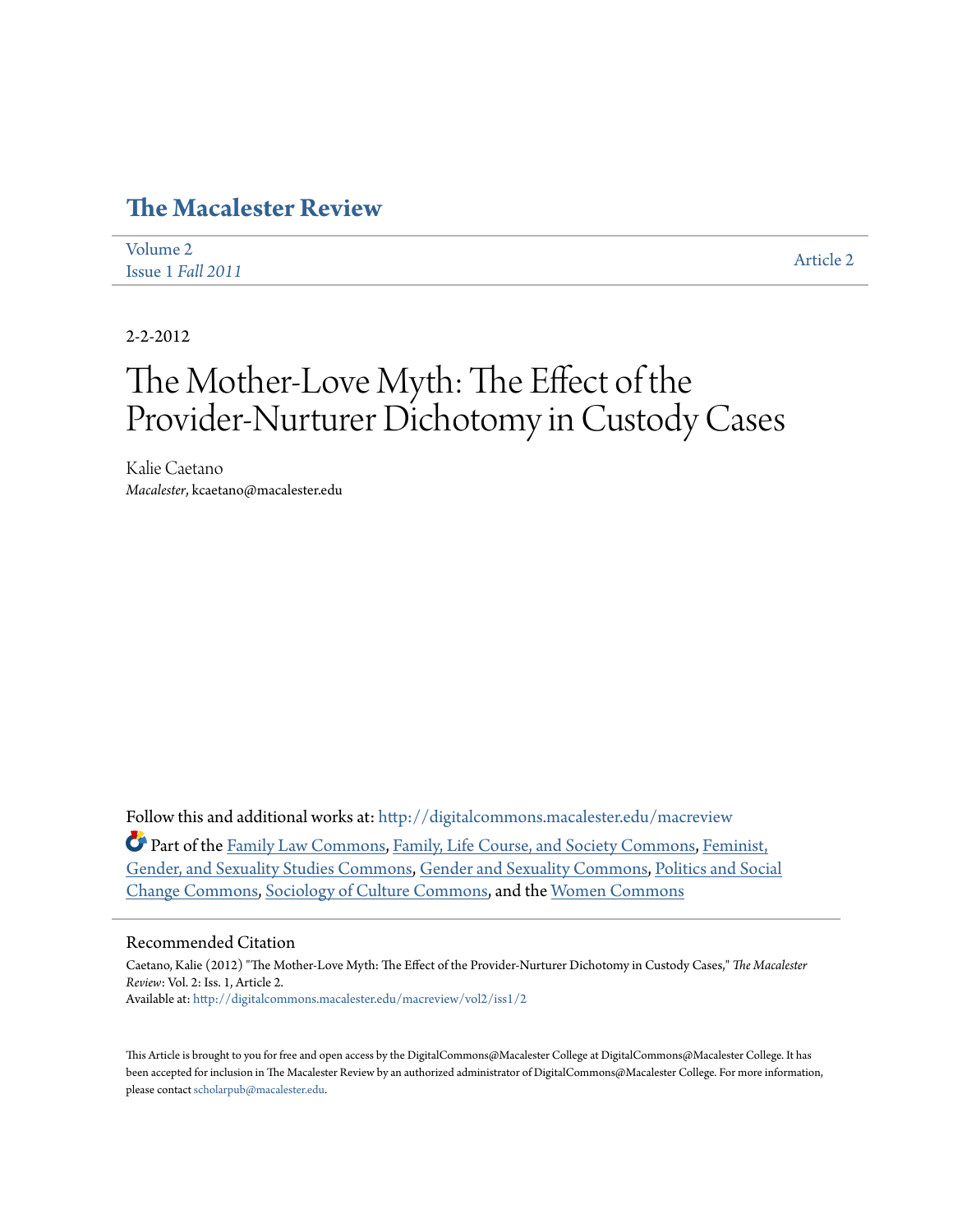## The Mother-Love Myth: The Effect of the Provider-Nurturer Dichotomy in Custody Cases

## **Abstract:**

This paper is a discursive analysis that evaluates the effect of gender stereotypes relating to parenting roles and how they have influenced custody cases. Specifically it looks at the historically gendered distinction between the provider (typically the father) and the nurturer (typically the mother) and speculates as to how those identities may have initially formed in US society, what changes they have undergone and how these stereotypes still affect family court outcomes in cases of divorce. Particular focus is given to an article appearing in *Working Mother* magazine entitled "Custody Lost," detailing a new trend in custody cases, which allegedly disadvantages breadwinning mothers. Using this article as evidence, the paper concludes the parenting stereotypes of yore continue to frame societal and judicial concepts of the genders and what is expected of each in regard to family life and that failure to comply with such expectations may penalize parents in custody battles.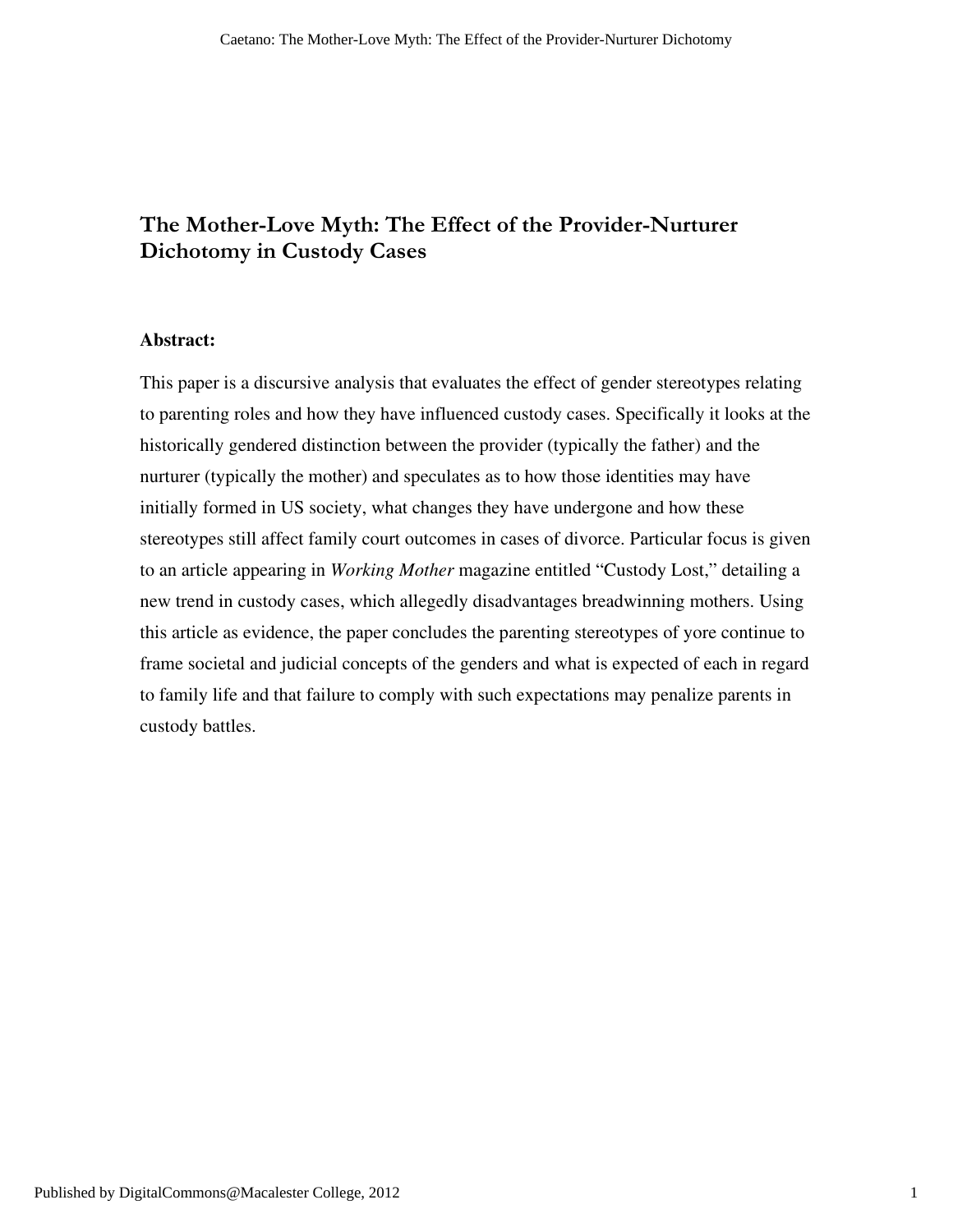## The Mother-Love Myth: The Effect of the Provider-Nurturer Dichotomy in Custody Cases

 From the dawn of Republican motherhood to the pop culture of the 90s, the superiority of a woman's ability to nurture in relation to a man's was an assumption that faced few challenges in United States history. The dichotomous roles of parenting emerged early, consisting of the father-provider and the mother-nurturer, with the majority of the parenting responsibilities falling incumbent upon the fairer sex. The cultural presumptions surrounding the gendered roles of parenthood have fostered the emergence of a politicized division of tasks and expectations for men and women in regard to their children. The discourse surrounding parenting and parental rights is an arena where gender roles and issues of equity converge and have imperative consequences on the changing structure of the family unit and fundamental impacts on both parents and children. Where these gendered views of parental roles become most visible are in custody cases. This paper seeks to analyze what discourses about parenting have guided and continue to influence the legal approaches toward custody cases and particularly focuses on how gender plays a role on these discourses. As a foundation of the analysis two basic functions of parenting are laid out: first, the emotional support and nurturance of the child and second, the financial support and material provision for the child. Throughout history these two functions have generally been divided in a gendered binary, with mothers assuming the role of the primary caregiver and fathers taking up the breadwinner's torch but contemporary society's recasting of these roles has complicated this traditional discourse.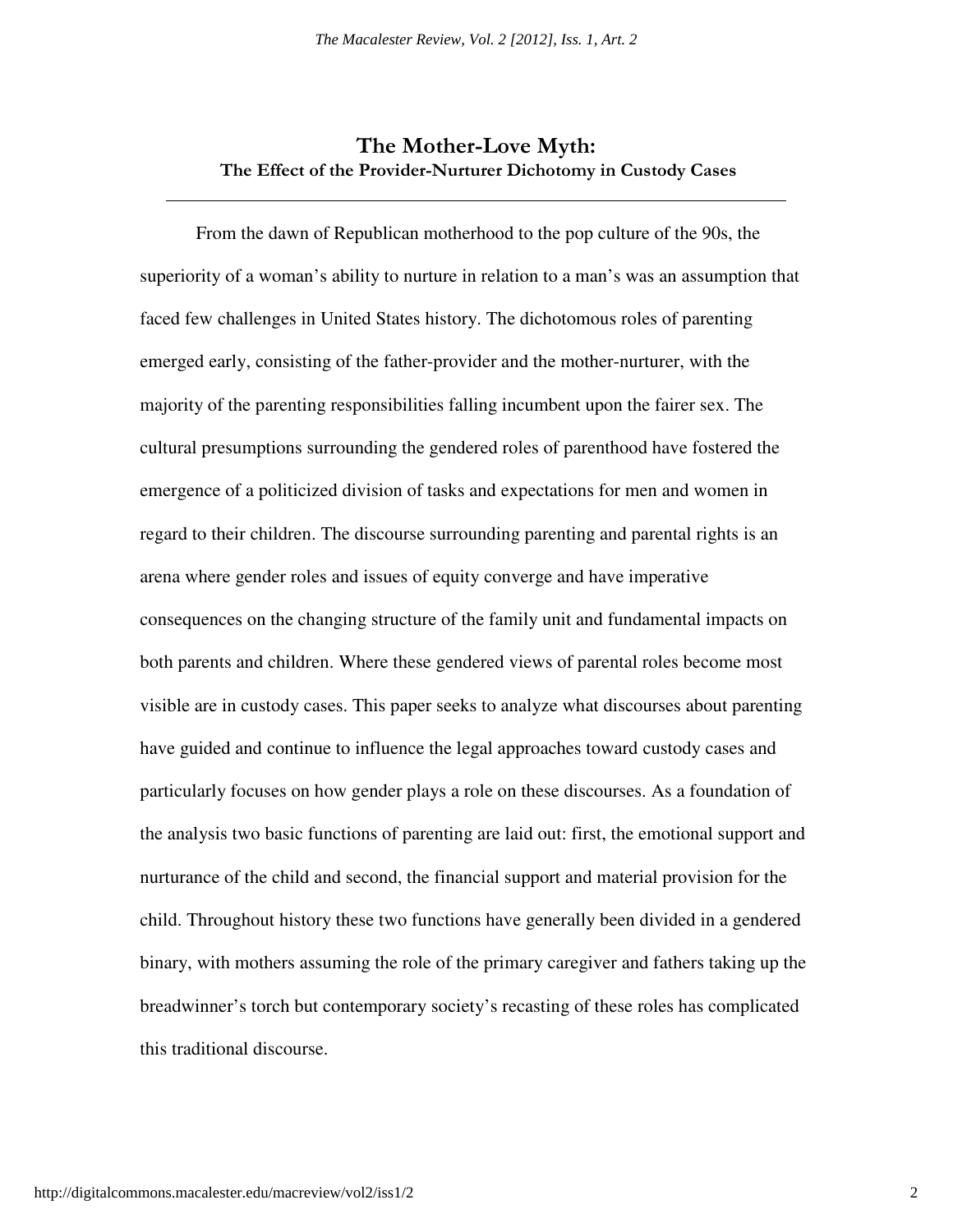First, it is necessary to understand how the traditional roles of father-provider and mother-nurturer evolved through cultural perceptions of the importance of each parent's relationship to their child. The role of nurturer, throughout history has been frequently, and quite strictly coded as the mother's role, and with rhetoric entrenching mothers as the emotional centers of the family who formed sacred bonds with their children, a legal preference for mother custody surfaced through the tender years doctrine. This is the focus of the first section of the paper, "The Creation of the Nurturing Mother" which establishes maternal rights to custody in the United States. The second section, "The Emergence of the Working Mother" evaluates how the entrance of women into the workforce was viewed as antithetical to this role and helps to explain why cultural backlash nudged women back into the private sphere to fulfill a parental role that was implicitly believed to be contingent on the domesticity of women. The final section analyzes how the redefinition of mothers as simultaneous providers and nurturers complicates and affects custody battles contemporarily. With vestiges of the old dichotomy lingering in society's collective consciousness, attempts to separate mothers from their children are still confronted with the "*how dare you?*" mentality entrenched by historical framing of mothers as the most essential emotional supports for their children. Thus the cultural presumption inculcated in the early republic privileging the emotional intimacy of mother and child and all but ignoring any parallel claims of fathers to their children, is creating friction as more fathers start to assume roles as "co-caregivers" and demand equal consideration for custody.

## Section 1: The Creation of the Nurturing Mother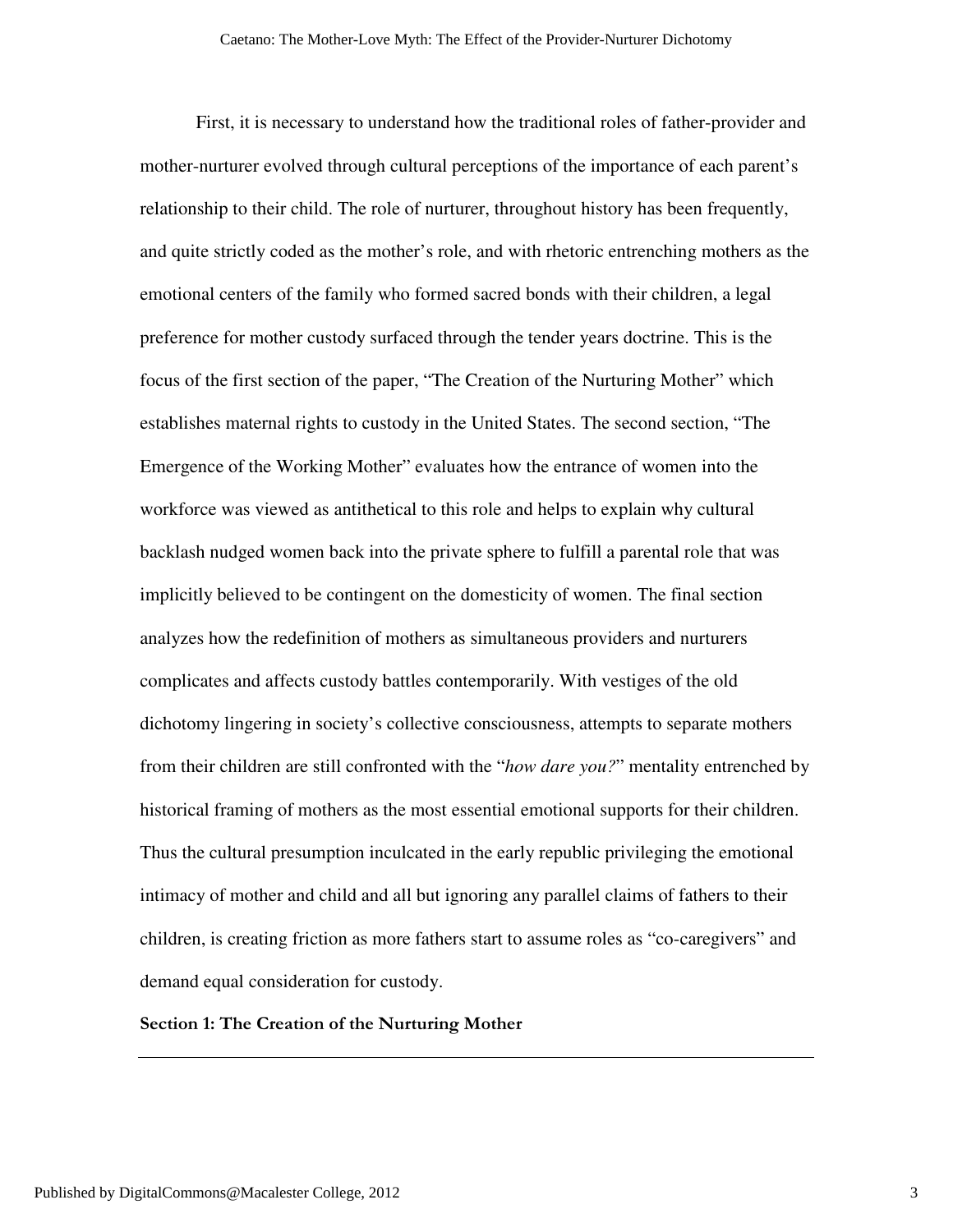The sanctity of motherhood as an honored axiom stretches far back in US history. Since Independence, woman's existential and civic role in the US was defined in terms of motherhood, a belief the constitutional framers imitated in the tradition of the *philosophes* that inspired their revolution. As Linda Kerber asserts in her article, "The Republican Mother," "for Locke, Montesquieu, Rousseau, Kames, women existed only in their roles as mothers and wives."<sup>1</sup> Woman, excluded from political participation, found her civic niche in the confines of home and hearth. Her duty was to foster a moral, patriotic posterity: virtuous sons who would conduct and defend the Republic as men, and obedient daughters who would perpetuate the model as wives and mothers. Her political function became conflated with her domestic role and reverent observance of this role was framed as the founding unit upon which the democracy depended. This was perhaps one of the first impetuses sanctifying the mother-child bond.

 Regardless of the Spartan-Mother mentality (as Kerber characterizes it), fathers in the early republic still held the reins in the rare cases of divorce and custody battles. Wives, however revered, still remained the property of their husbands along with the children that resulted from marital unions. The ability to provide for children financially was a facet unique to fathers, and it justified them as "protector[s] of children."<sup>2</sup> Also the right of the father to yield labor from his children in agrarian culture was another factor justifying paternal custody. Even the Talfourd Act of  $1839$ ,  $3$  establishing the tender years

<sup>&</sup>lt;sup>1</sup> Kerber, Linda K. "The Republican Mother: Women and the Enlightenment—An American Perspective." *American* Quarterly Vol. 28, No. 2, Special Issue: An American Enlightenment, p. 197. John Hopkins University Press, 1976.

<sup>&</sup>lt;sup>2</sup> McNeely, Cynthia A. "Lagging Behind the Times: Parenthood, Custody, and Gender Bias in the Family Court." Florida State University Law Review, 1998. p. 897.

 $3$  The Talfourd Act of 1839 was an law enacted by British Parliament. It was prompted by the agitation of Caroline Norton, whose husband had denied her access to her children after a falling out. Sir Thomas Talfourd introduced the bill into Parliament in 1838. The bill provided the women against whom adultery had not been proven to have custody of children under the age of seven.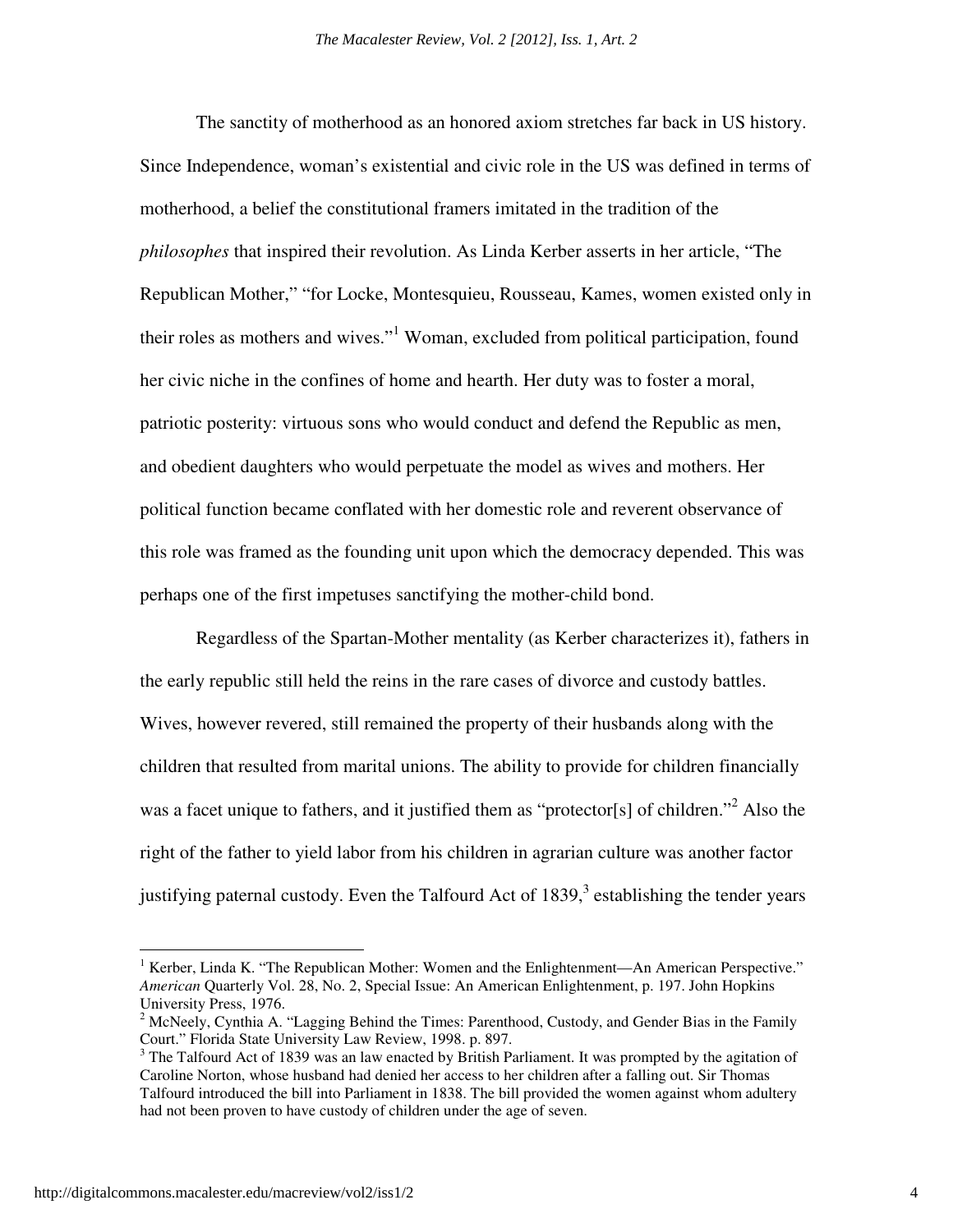doctrine, initially intended for the children to be returned to the father once the child had matured from their "tender years" (tender years being defined as up to the age of seven).<sup>4</sup> Even so, Cynthia McNeely's analysis on child custody asserts that the tender years doctrine was the first legal affirmation in the American judicial consciousness of the belief that mother-nurturers were better equipped to raise children.<sup>5</sup> However, this tide of maternal preference—the belief that the emotional bonds fostered by mothers were crucial and more inseparable than the paternal bonds so firmly defined in terms of financial stability—was slow in turning. Even following the début of the tender years doctrine, men's rights to their children still superseded women's for some years, despite rhetoric reifying mother-child relationships as the holiest of ties. For example, Clarina Howard Nichols, in a speech at the second national convention for women's rights delivered twelve years after the Talfourd Act, laments over the state of custody battles:

"Not yet have I exhausted that fountain of wrongs growing out of the alienation of the wife's property rights. It gives to children *criminals* for guardians, at the same time that it severs what God hath joined together—the mother and her child! By the laws of all these United States, the father is in all cases the legal guardian of the child in preference to the mother. . . what is it to sever the relation between mother and child, when that relation is a blessing to both, and to society? . . . I have asked learned judges why the state decrees that the father should retain the children, thus throwing upon the innocent mother the penalty which should fall upon the guilty party only? Say they, 'It is because the father *has the property*; it would not be *just* to burden the mother with the support of his children.' O justice, how art thou perverted! The unrighteous alienation of the wife's earnings made the reason for robbing the suffering mother of all that is left to her of a miserable marriage—her children!"  $(138-9)^6$ 

Howard Nichols ascribes women's lack of parental entitlement as being tied with their inability to *provide* for their children (alienation of property rights and earnings)—the father holds the property as well as the means to earn and support the family. In the battle between provider versus nurturer, provider wins.

 4 Ibid

<sup>5</sup> Ibid

<sup>6</sup> Campbell, Karlyn Kohrs. *Man Cannot Speak For Her, Vol. 2.* New York: Greenwood Press, 1989.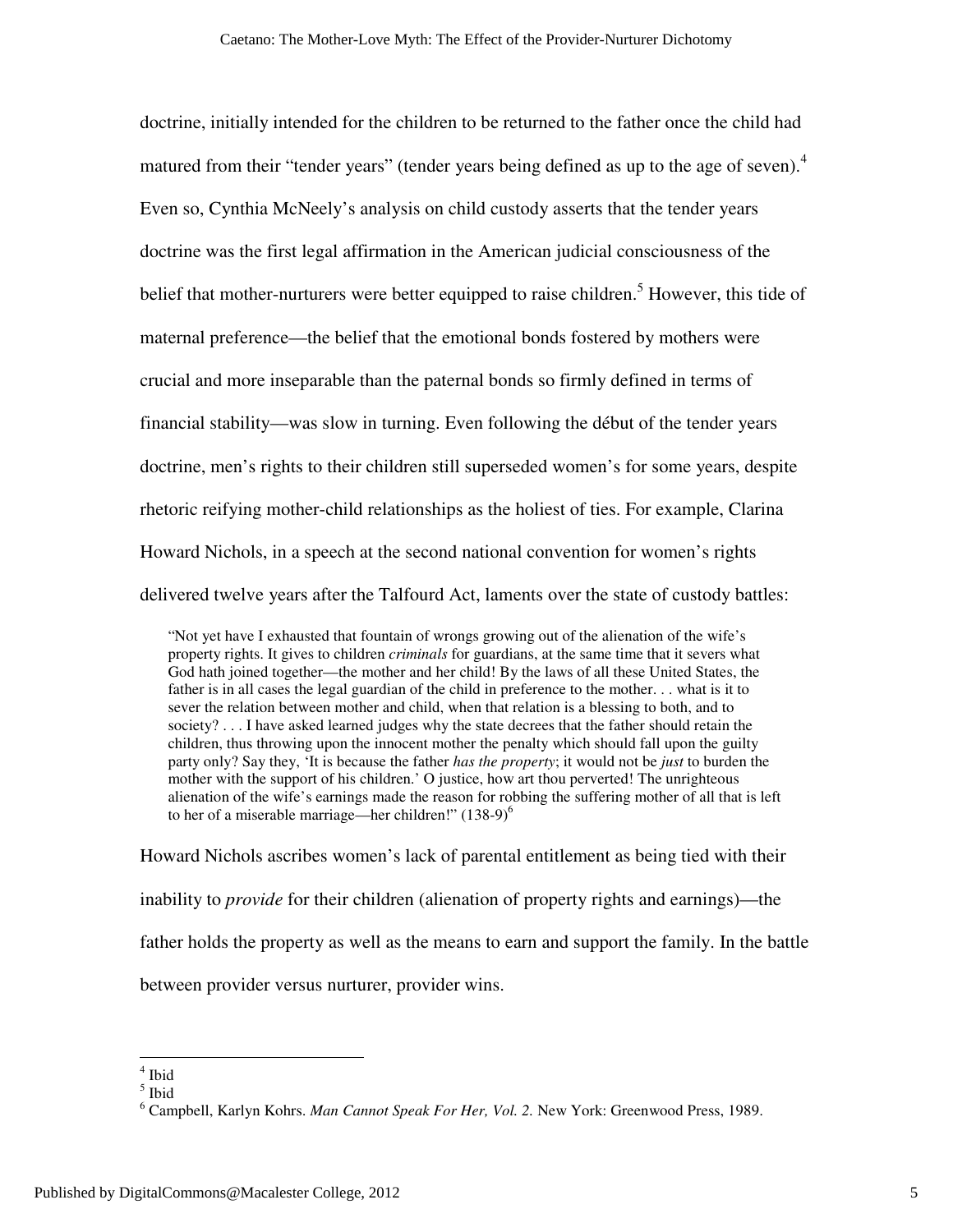Another tactic at play is Howard Nichols' presentation of the mother-child bond as a highly tangible connection unique to mothers. She claims that "God hath joined together" mother and child (making no parallel claims for father and child), and characterizes such separation as a severing. The argument places an emphasis on the heart-wrenching pathos of a woman's mother-love for her children and on the father's side of the ledger, she paraphrases legal authorities to prove that man's claim to his offspring is a financial one, downplaying any sort of emotional bond. This characterization foreruns the logic that mothers, whose role is to provide love and support, have a parental task that is contingent upon daily interaction and physical proximity which is antithetical to loss of custody. Fathers, alternately, charged with the duty of provision, have a role that can be performed remotely. Also noteworthy about this passage is an anecdote Howard Nichols employs to illustrate a case in which a "drunken and licentious father" inherits the only son from a failed marriage, usurping the rights of a much anguished mother. In this anecdote she refers to the child in question once as "a son of *tender* age" and again as "a *tender* boy"<sup>7</sup> (emphasis added)—perhaps making allusion to the language of the Talfourd Act's tender years doctrine.

 The shifting priority in children's custody was a slow transition, expressed variably through state law. Increasingly, due in part to advances in the early woman's rights movement, mothers started gaining parity in custody cases. Two decades after Howard Nichols' speech Susan B. Anthony says, "In some states . . . there have been laws passed giving to the mother a joint right with the father in the guardianship of the children. But twenty years ago, when our woman's rights movement commenced, by the

<u>.</u>

<sup>7</sup> Ibid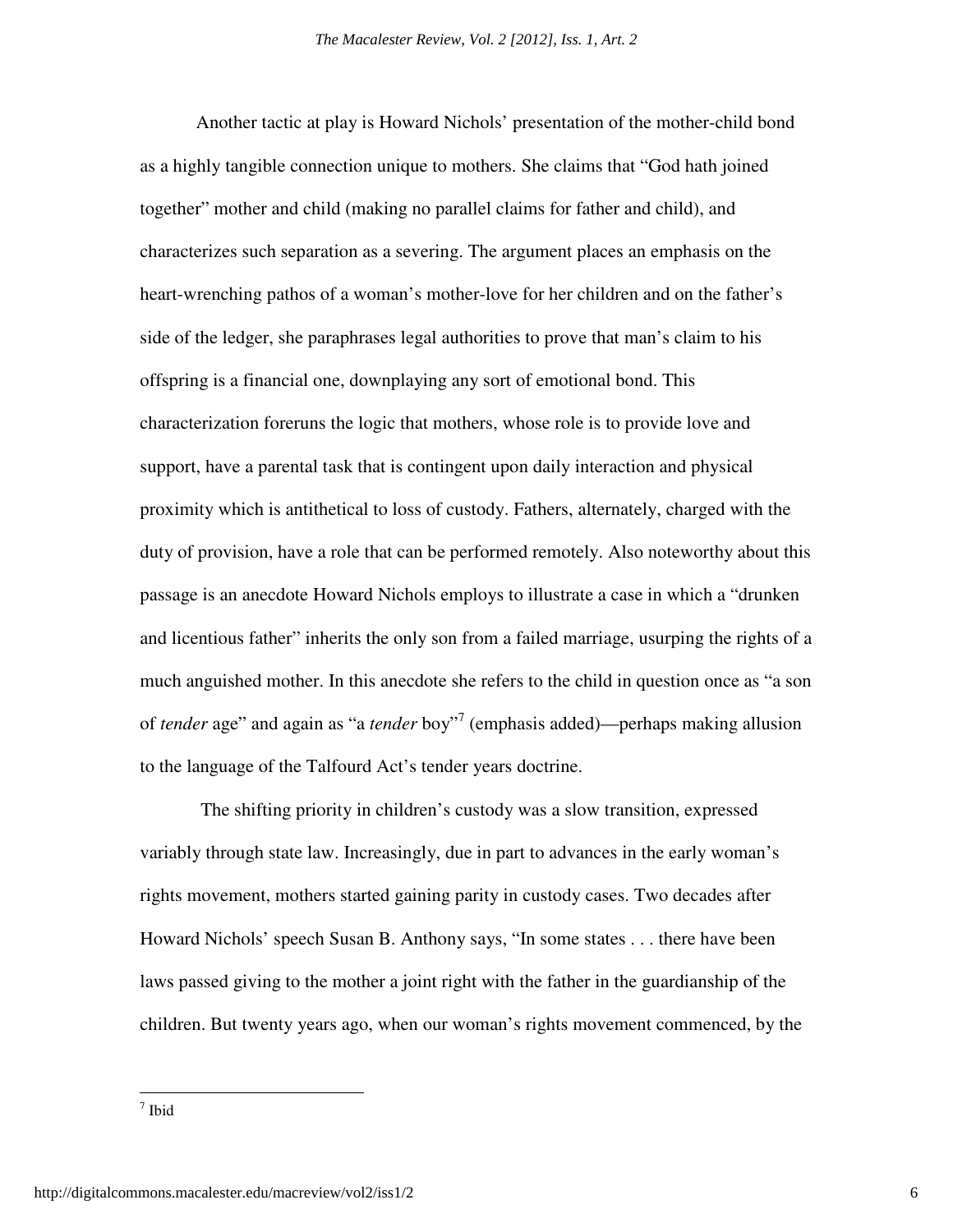laws of the State of New York, and all the states, the father had the sole custody and control of the children."<sup>8</sup>

The Industrial Revolution, further entrenched the provider-nurturer dichotomy, by splitting the nuclear family and increasingly sending fathers *away* from the home to earn their bread. While before the economy had been centered around work produced from the home with both men and women working as producers of necessary economic goods, the Industrial Revolution increasingly replaced women's traditional tasks of production with factory systems. The labor of manufacturing textiles, candles, soaps—once essential domestic duties of women—was outsourced to industry, rendering women's domestic duties largely economically obsolete, and reducing their role to that of child-bearer and rearer. Angela Davis argues that, "When manufacturing moved out of the home and into the factory, the ideology of womanhood began to raise the wife and mother as ideals."<sup>9</sup> With only those specific functions of supportive spouse and nurturing mother left to women, those ideals became focal points of women's familial responsibilities. The separation between fathers' and mothers' responsibilities not only grew more spatially explicit, with women being left at home to care for the children, but recalibrated economically. Women were reduced to having little to no economic contribution to the family, with all goods being acquired not through her own production but through purchasing power, a purchasing power which was the exclusive earning of the male breadwinners.

In addition to this re-imagining of the family structure as an economic unit, there also came a transformation within the family bonds. McNeely's analysis asserts that

 8 Ibid, p. 307

<sup>9</sup> Davis, Angela. "Women, Race and Class." Random House: New York. 1981. p. 32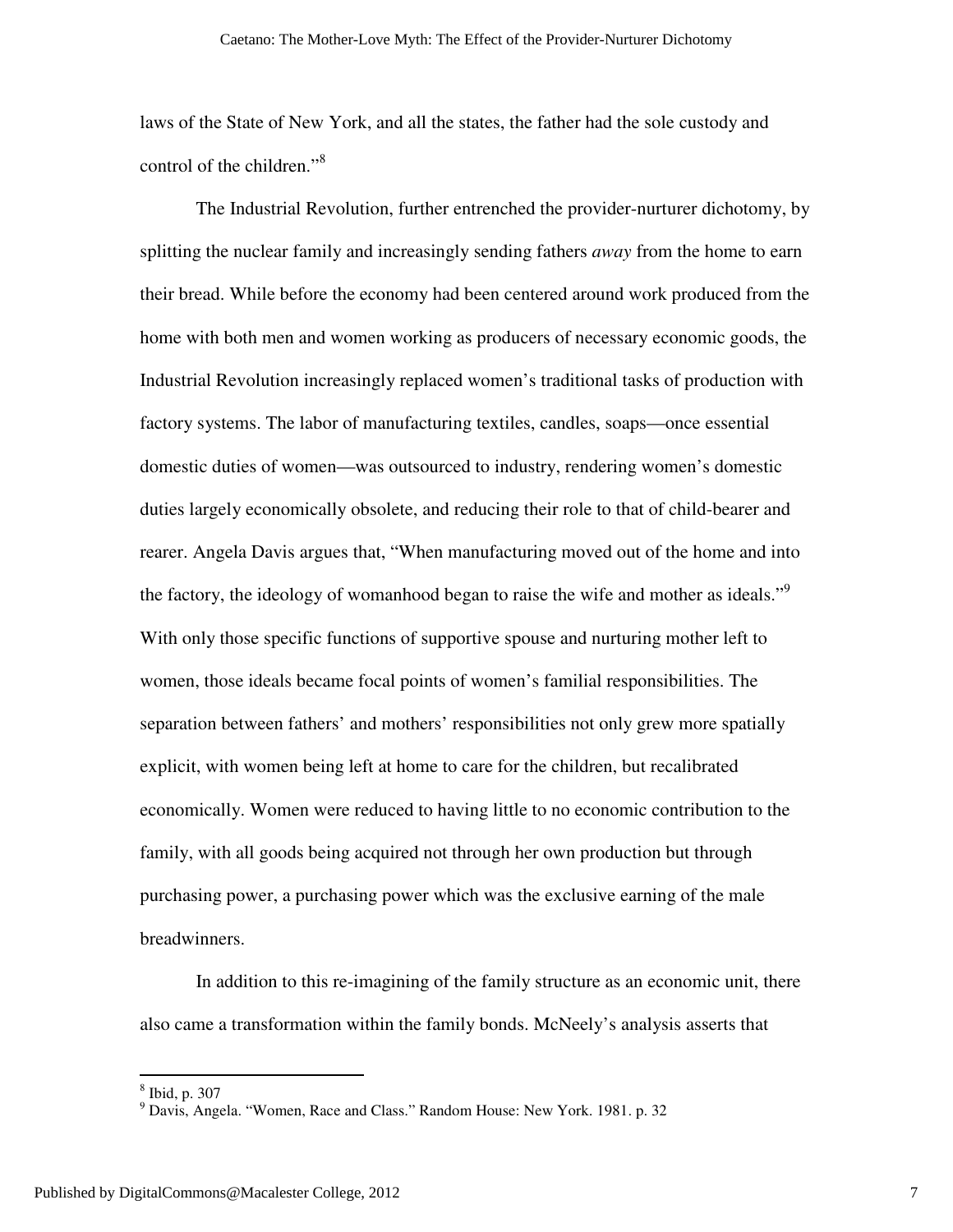"while no absolute reason can be pinpointed in the cause of the shift toward an indelible preference for mother-custody, the Industrial Revolution figures prominently in this transformation.<sup>"10</sup> However, the solidifying of these redefined parenting roles—roles which reduced a woman's fulfillment to her mothering ability, and which created expectations of men to support the woman's project of maintaining the family played a fundamental role in laying the groundwork that isolated men from nurturing roles, and women from provider roles. Thus, revoking a mother's custody in this climate was tantamount to denying her existential validation, whereas a father might still fulfill his role as an economic supplier *without* enjoying custody of his children. During this period mothers spent more time with their children at home than fathers had the opportunity to. Thus the emotional bond between mother and child was emphasized while simultaneously the ties between father and child diminished. In future custody cases the courts would take into account which parent spent more *quality* time with the children as a deciding factor, a criterion which would give women—the diaper-changers, the lunchbox-packers, the soccer-practice-chauffeurs—the upper-hand. Also, with the feminization of the homefront, management of home and hearth elevated and sentimentalized the role of the mother and gradually turned the courts in her favor to the point that after the turn of the  $20<sup>th</sup>$  century, cases awarding fathers custody of children became unusual. $^{11}$ 

The gendered theory of nurturance was solidly standardized and came across through various court cases privileging the inviolable emotional bond between women and children, implicitly unique to mothers. In 1916 the Washington Supreme Court was

<u>.</u>

 $10$  McNeely, Cynthia A. "Lagging Behind the Times: Parenthood, Custody, and Gender Bias in the Family Court." Florida State University Law Review. p. 898  $11$  Ibid, p. 899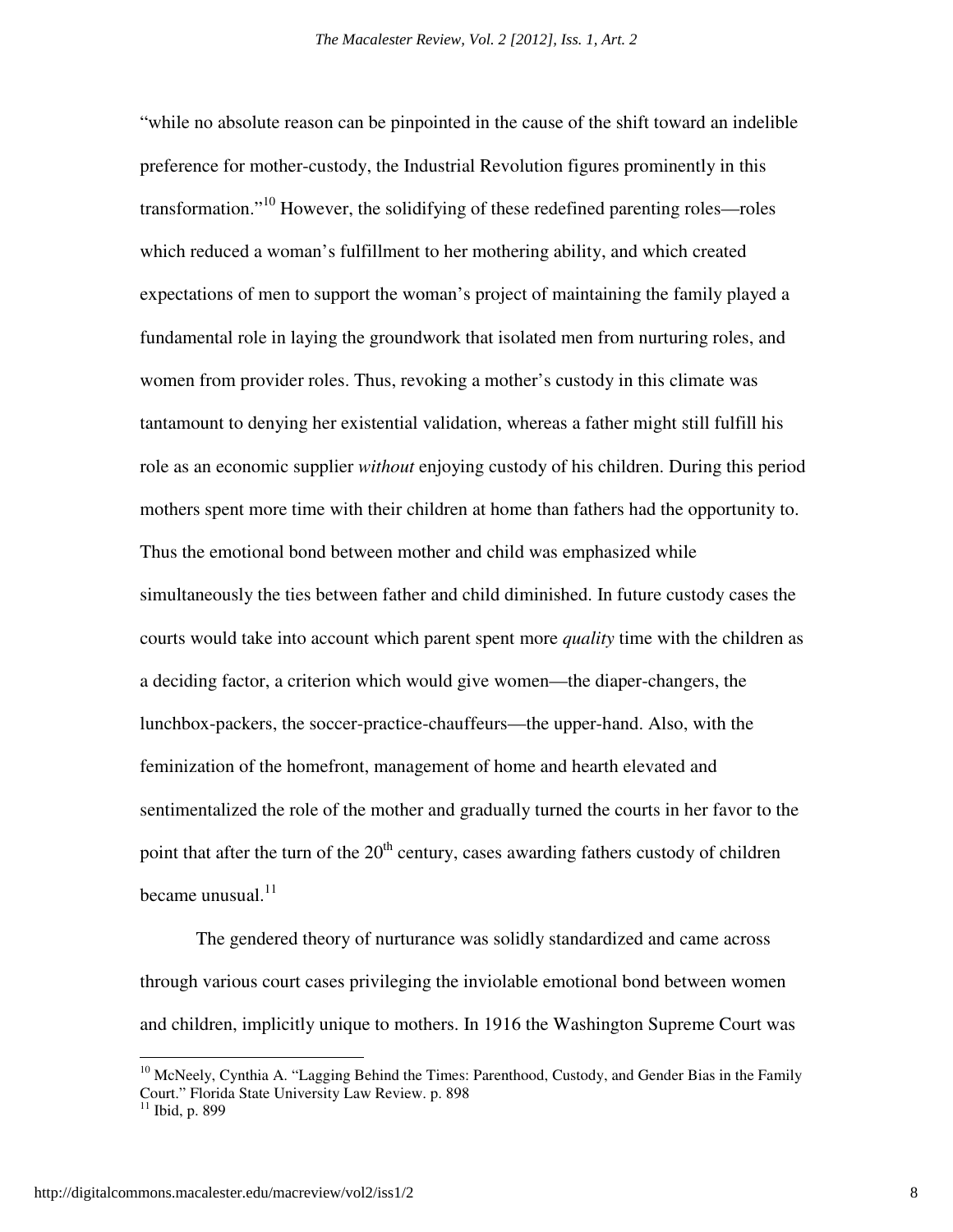of the opinion that "Mother love is a dominant trait in even the weakest of women, and as a general thing surpasses the paternal affection for the common offspring, and moreover, a child needs a mother's care even more than a father's." A justice from the Mississippi Supreme Court wrote that "There is peculiarly no limit to the love and affection of a mother for her child . . . her care and protection of her offspring is more naturally efficient than that of any other person."<sup>12</sup> The rhetoric of women's rights advocates paying homage to the inviolable and sacred love of a mother for her child became imbedded in the law. In the battle of provider versus nurturer, nurturer started winning, though intriguingly, just as the nurturer preference began flourishing, more mothers became wage earners and economic *providers* as well. And in the same year that the North Dakota Supreme Court deems motherhood to be "the most sacred ties of nature,"<sup>13</sup> their senator, Porter J. McCumber staked an ardent defense of the sharply defined dichotomy which the Industrial Revolution helped to cement. His speech to the United States Congress during the debate of the Women's Suffrage Amendment in 1918 testifies to the ramifications not only of political parity, but economic equivalency as well:

. . . I have no fear that womanly character or manly character, which the Lord has been million of years in developing can be changed in any brief period by changes of laws or conditions of life; while I regard as worse than childish the fear that mothers will lose the sentiment of motherhood, the strongest, deepest, holiest tie on earth, will lose that natural instinct which has made it possible for the human family to survive and on which it must ever depend, and will thereby neglect their children or household duties by widening their sphere of activity or increasing their responsibilities; while I believe the real masculine nature will still regard it a privilege as well as a proud duty to provide for and protect, and real feminine nature will still realize its deepest joy as the recipient of that masculine sentiment, my own observation has taught me that common vocation converging and lending the masculine and feminine minds into and along channels of common thought and sentiment, and even common earning capacity, relieve the one from any dependence and the other from the consequential duty which such dependence imposes, the disarrangement of the old plan of provider on the one hand and the home maker on the

 $12$  Ibid

 $13$  Ibid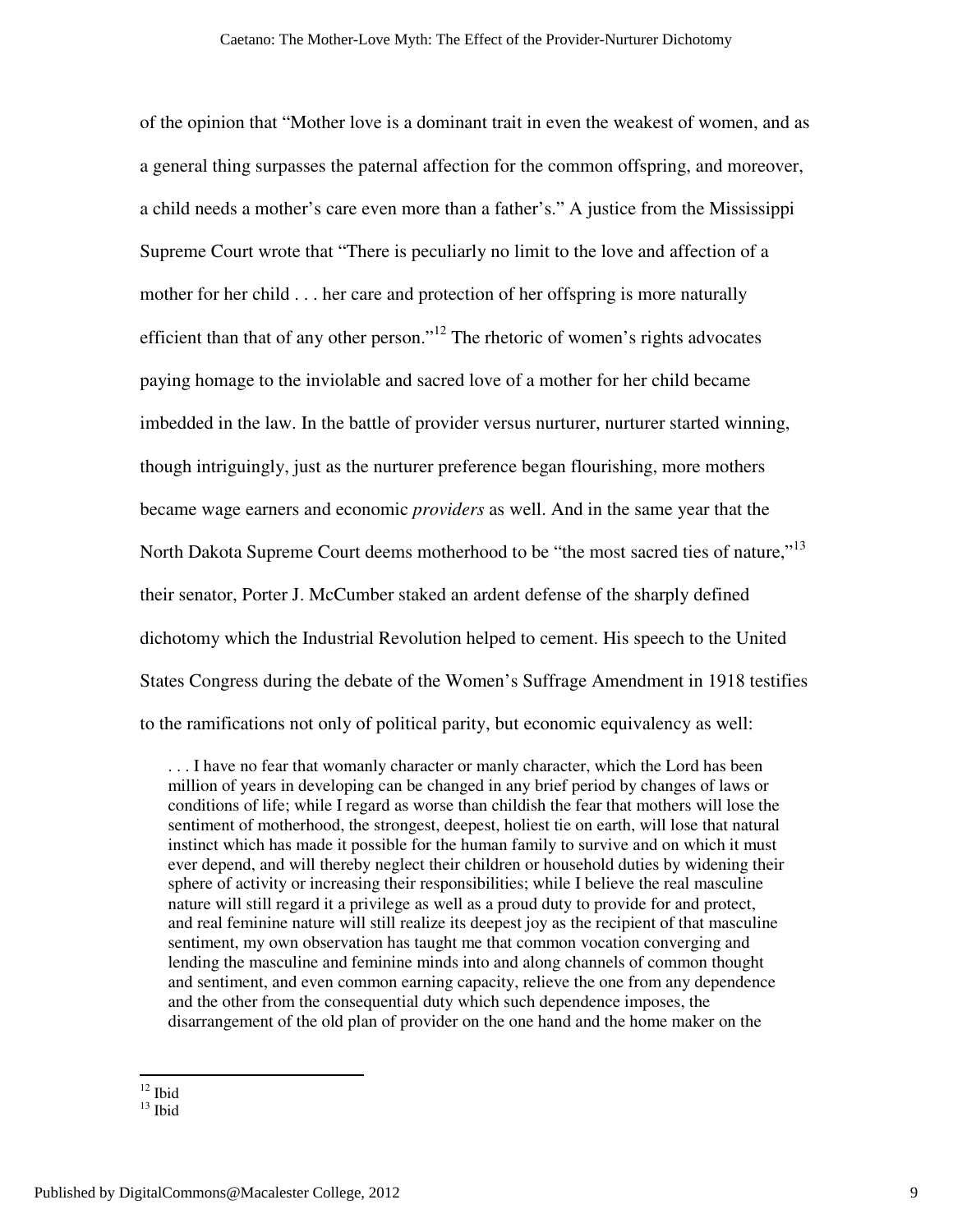other, dulls these sentiments and weakens that magnetic attraction which is the soul of the home. $14$ 

"Manly" and "womanly character" become platonic forms in McCumber's characterization with concrete natures, not constructed, but pre-dating society. There are two fundamental definers of the "real feminine nature" according to McCumber: the "sentiment of motherhood" and the "deepest joy" of being provided for and protected by men. Most intriguing is that McCumber refutes the idea that this first attribute is under any danger, regardless of societal shifts. The argument that women shall be denigrated as mothers by gaining economic independence is, according to the Senator, a "worse than childish" fear. He affirms that particular feminine capacity is too intrinsic, too natural, and indeed, divinely ordained ("the holiest of ties") to be tampered with by external changes. Yet he does prognosticate a breakdown in accountability and familial ties should the tried and true formula of father-provider/mother-nurturer be upset by Rosie the Riveter's progressive agenda.

#### Section 2: The Emergence of the Working Mother

This tug-of-war of women moving into the workforce and public sphere and alternately being nudged back into the home played out poignantly during the first half of the 1900s. The onslaught of World War I exported much of the country's working force to the frontlines of the European stage, creating a vacuum in the labor market which women were encouraged to fill as part of their patriotic duty. Bent on creating the most efficient arsenal of labor possible, the government (specifically the United State

-

<sup>&</sup>lt;sup>14</sup> McCumber, Porter J. (ND). "Susan B. Anthony Amendment." *Congressional Record*. (September 26, 1918) p. 10774.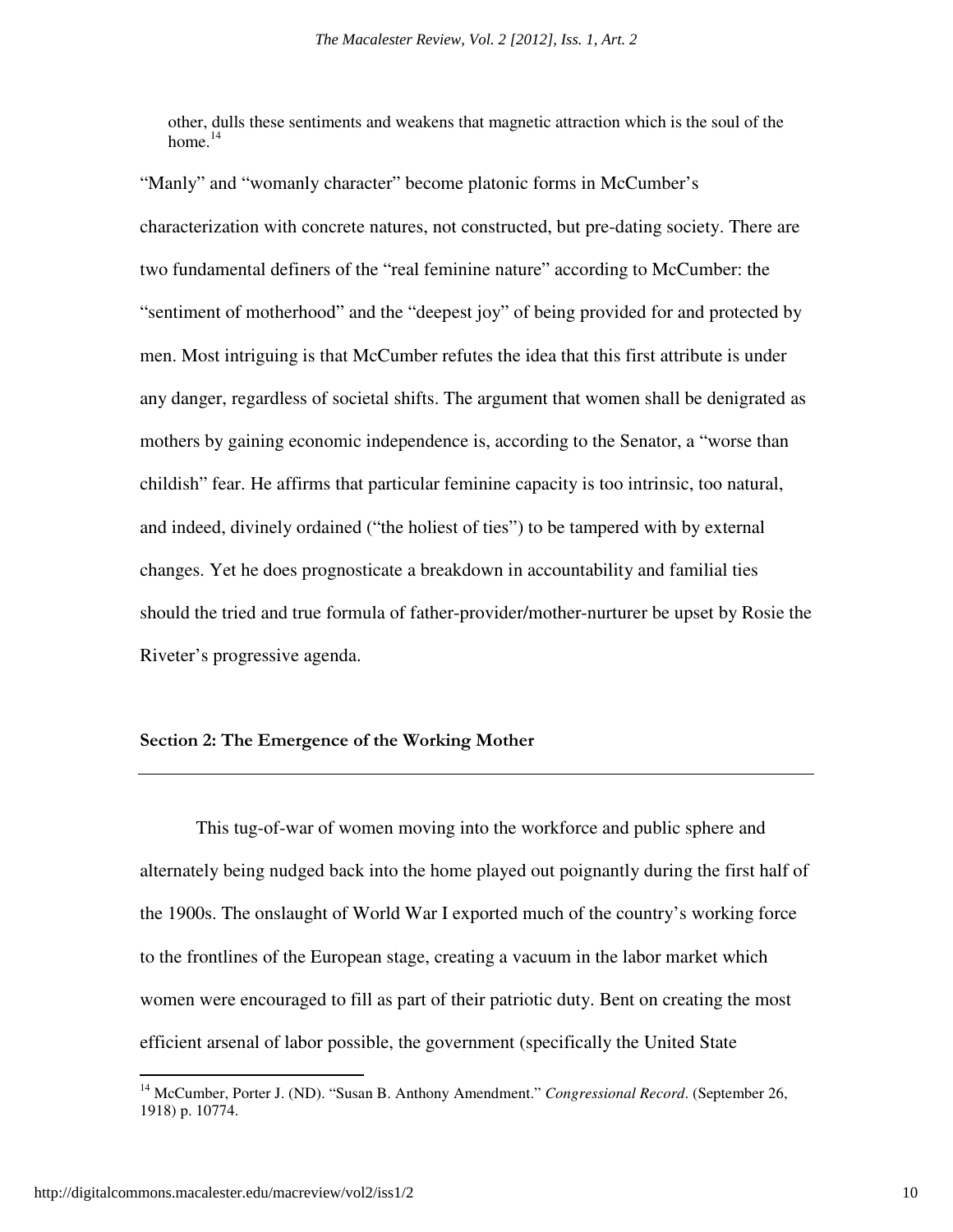Employment Service) launched a campaign that encouraged all male workers to drop "non-essential" jobs and redirect their efforts toward war-related industries. Meanwhile women were encouraged to replace men in those newly opened positions which now fell to the realm of "women's work" (such as "'sales clerks and floor walkers . . . clerical, cashier and office staffs . . . the officers of transportation companies and other public utilities, waiters, attendants and many other occupations").<sup>15</sup> The war got many women a foot in the door of the labor market, and they did not immediately return to the kitchens when the soldiers came home. By 1920 the Department of Labor reported that one in four workers was a woman, and their labors were not only limited to "woman's work." The age of women farmers, doctors, lawyers, real estate agents, bankers and owners of small businesses was dawning.<sup>16</sup> 1925 saw the inauguration of the first female state governor.<sup>17</sup> Women were increasingly donning the provider gauntlet, moving not only into factories but into highly-paid and respected professions as well. These shifts were met with resistance.

 Responses to the woman-provider phenomenon were met with a two-part carrotstick retort. The push factor—the argument that elbowed women out of the workforce, especially the realm of industry, asserted that women robbed jobs from the needy and at the expense of their families. One editorial from Dr. Arthur L. Charles, a clergyman in Brookyln, argued that women who "indulge[d] their selfish desire to remain independent,

<sup>15</sup> Janeway, Elizabeth. *Women: Their Changing Roles*. The New York Times. "Present Economic Status Of Women: New Opportunities Thrown Open to Them by the War." 6 October 1918. Arno Press. New York. 1973. p. 65.

<sup>&</sup>lt;sup>16</sup> Ibid, "Women workers invade nearly all occupations: There is Scarcely a Line of Endeavor Formerly Restricted to Men in Which Women Are Not Making Good Today—Some Instance of Their Success." 30 November 1922. p. 127.

 $17$  Mrs. Nellie Taylor Ross was elected governor of Wyoming after the former governor, her husband William Ross died after a year and a half in office. Ibid. "First Woman Takes Office As Governor." 6 January 1925. p. 131.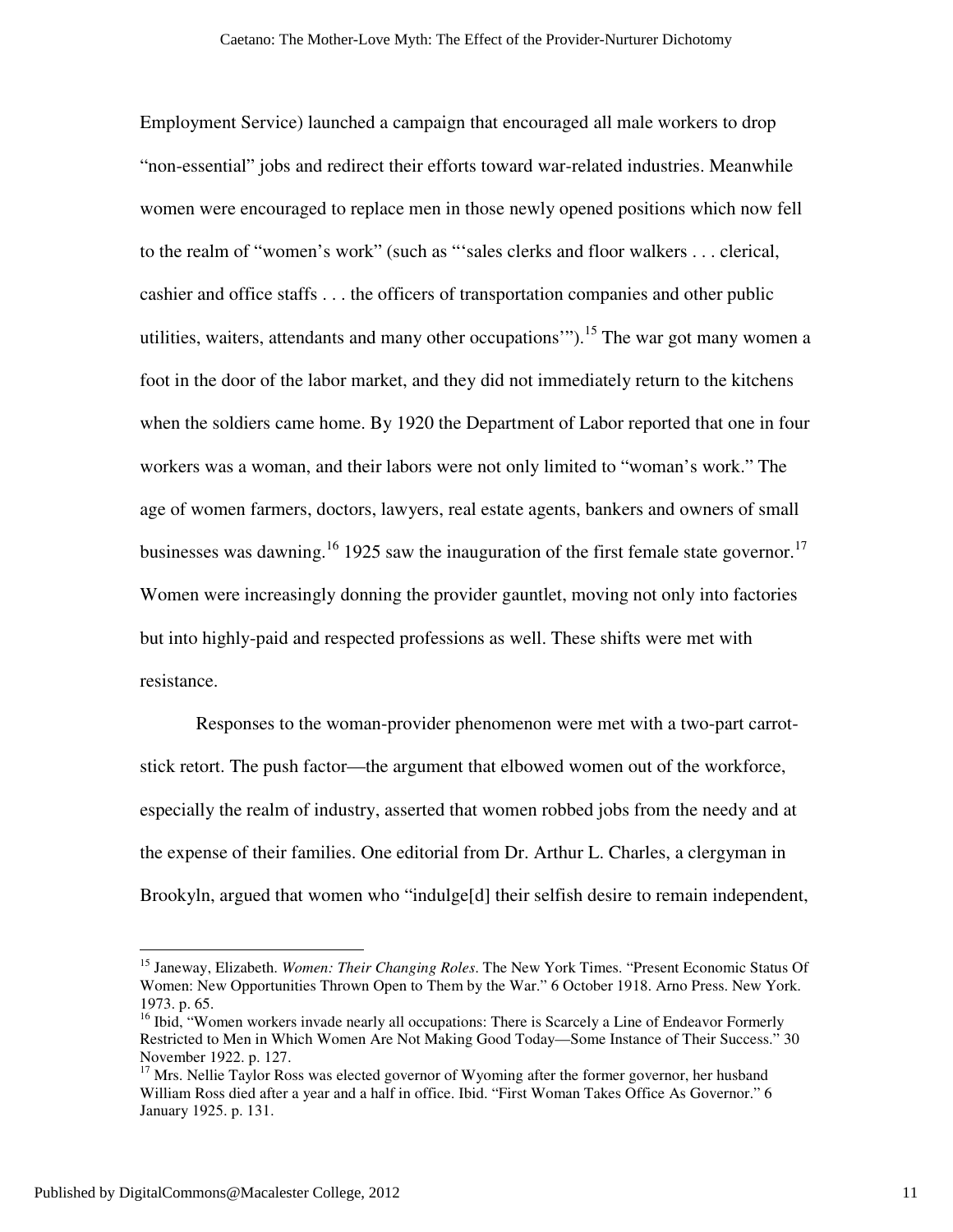though married," not only displaced laborers that needed the income for subsistence, but also put a strain on their marital life, which ought to be their top priority.<sup>18</sup> His sentiments echoed an earlier complaint from Mrs. Samuel Gompers—wife of the President of the American Federation of Labor. She argued that

Women whose husbands earn a good living should not seek positions in the business world, and thereby furnish an overplus of labor, which will allow employers to use competitive demand for jobs for the purpose of lowering wages of women who are compelled to work.

Then too, the married woman who works without necessity is dividing her interests. A home, no matter how small, is large enough to occupy her mind and time. The home suffers if the wife and mother is in business, and her husband loses something to which a husband is entitled—the whole-hearted interest of his wife. If there are children, it is criminal to leave them to the mercy of the streets. 19

Both testimonials reify the prejudice against women who labor outside of the domestic sphere. The implication of their arguments assumes as natural the role of woman as a domestic creature unless otherwise compelled out of financial necessity. Notably, when a man works he is not accused of "dividing his interests" between home and work, implying that his interests should not necessarily include the home life at all. For him, the home is a resting place, but not the focal point of his life, as it must be with the wife and mother who is obligated to fulfill her husband's "entitlement" to her "whole-hearted interest."

 Earlier in the century, the landmark case *Muller v. Oregon* limiting the amount of hours women could legally work made explicit reference to a woman's distinct disadvantage in balancing her (indispensable) role as mother and her (dispensable) role as provider:

<u>.</u>

<sup>&</sup>lt;sup>18</sup> Ibid, "Dr. Charles Assails Wives Who Hold Jobs." 7 March 1930. p. 162.

<sup>&</sup>lt;sup>19</sup> Ibid, "Mrs. Gompers Says Married Women Who Work, Not from Necessity, Take Bread from the Needy." 31 August 1921. p. 116.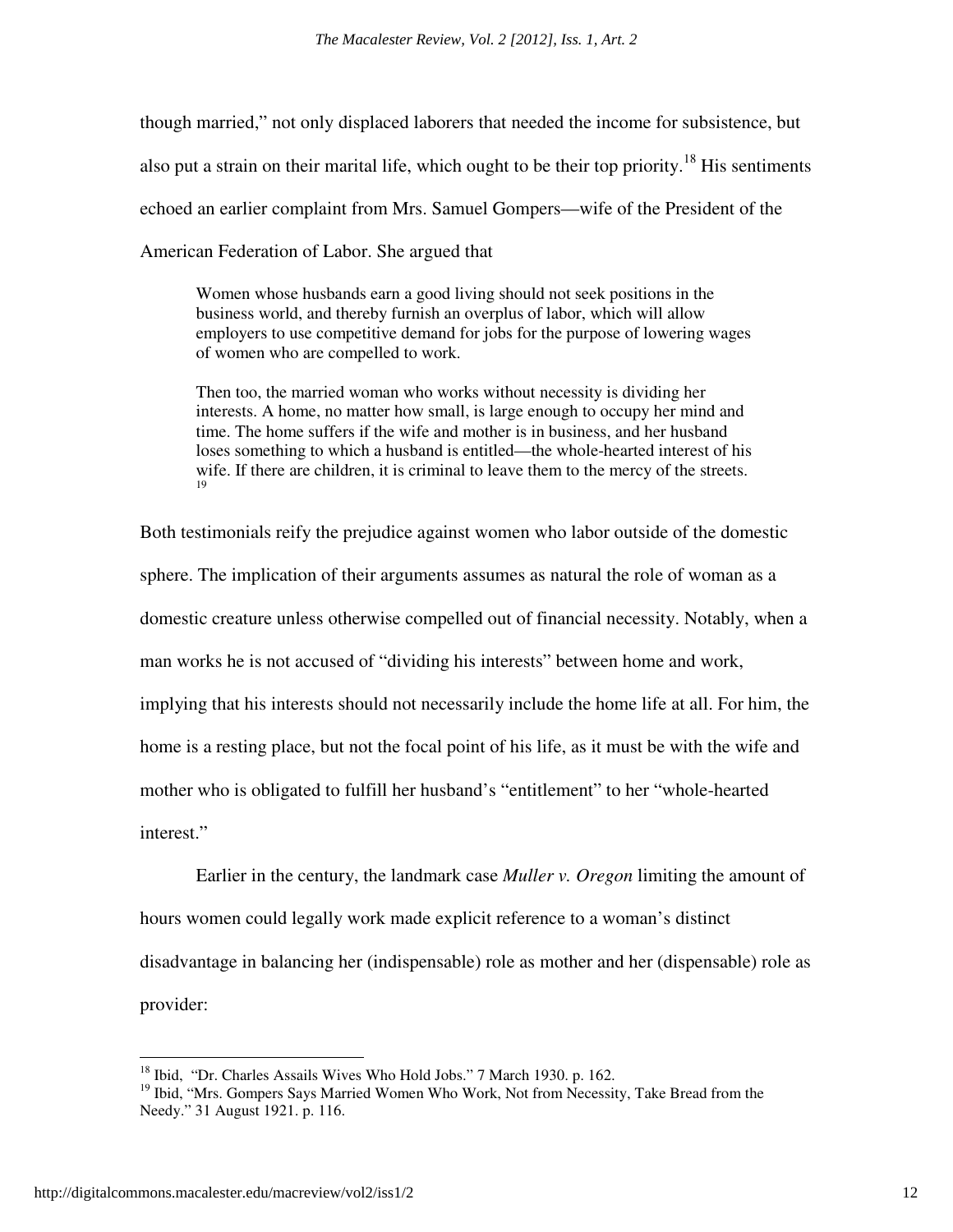That woman's physical structure and the performance of maternal functions place her at a disadvantage in the struggle for subsistence is obvious. This is especially true when the burdens of motherhood are upon her. Even when they are not, by abundant testimony of the medical fraternity, continuance for a long time on her feet at work, repeating this from day to day tends to injurious effects upon the body, and, as healthy mothers are essential to vigorous offspring, the physical wellbeing of woman becomes an object of public interest and care in order to preserve the strength and vigor of the race. $20$ 

Thus, the Supreme Court deemed it an interest of society's propagation of a hardy race of citizens that justified denying to women the full exercise of their ability to establish themselves as providers. This prerogative was allegedly supposed to be reinforced by the natural biological factors that resulted in the inferiority of female physicality in comparison with that of a robust male laborer.

On the other side of the argument—the carrot enticement toward embracing motherhood, society began to construct a rhetoric to lure women seeking to sate an aspiration to a profession by redefining the concept of motherhood and casting it as a profession in and of itself. Domestic work was reincarnated into a scientific inquiry cooking became women's chemistry and education became concerned with "academicizing" domestic chores. Institutions such as the New York School of Mothercraft taught women in the ways of domestic science, child psychology and home economics.<sup>21</sup> Significantly, there was no New York School of Fathercraft. And tellingly, the census began to classify "home-making" as an occupation in 1930, as opposed to reporting women residing in the domestic sphere as being unemployed. Thus, in defense of the traditional dichotomy of the gendered public and private spheres, cultural rhetoric began to equate male and female familial roles as being dependent on "jobs." Whereas

<sup>&</sup>lt;sup>20</sup> Muller v. Oregon. Cornell University Law School Legal Information Institute. Supreme Court of the United States. 24 February 1908.

<sup>21</sup> Janeway, Elizabeth. *Women: Their Changing Roles*. The New York Times. "Training Girl in the Craft of Motherhood." 25 May 1913. Arno Press. New York. 1973. p. 34.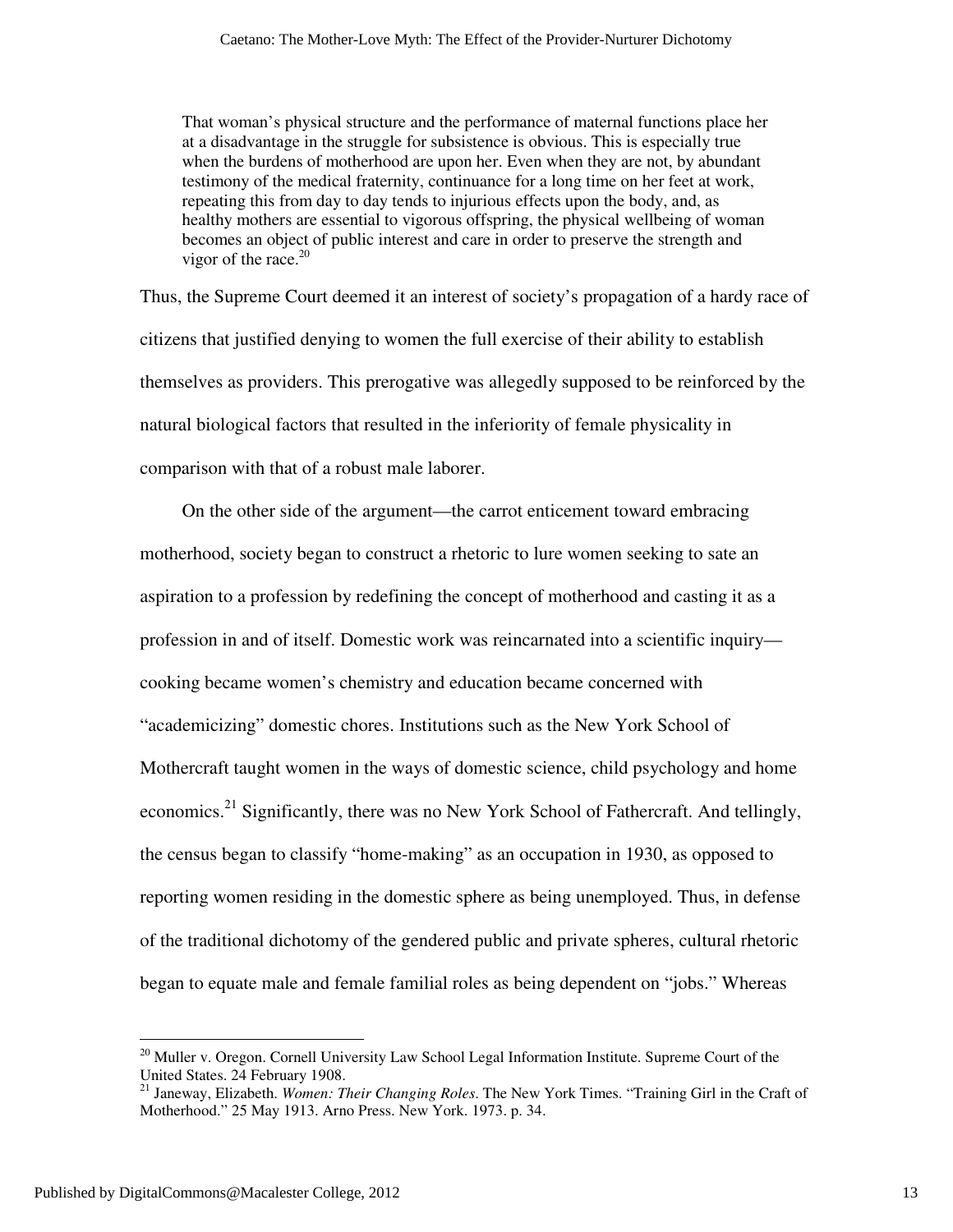before men were employed, and women were jobless, increasingly being a mother was argued to be a job recognized by governmental authority (the census) and requiring proper training. Through this method, conservative tides sought to content women with the gender division of labor and within the confines of their nurturing niches nestled neatly in the private sphere of the home.

Throughout the twentieth century, men's role as family breadwinners was increasingly reified until their principal responsibility of fatherhood was equivocated with the ability to support and maintain a household and a lifestyle for their families. The father's job as bill-payer was one that required little interface with his actual family to the extent that it could be done remotely. In essence the father's place in the family was exported to the workforce. Meanwhile female identity became so intertwined with the raising of children that the separation of the two was an unnatural event. In order to preserve the woman's role as caregiver, even in the event of divorce (now occurring much more frequently than in Howard Nichols' time) child support and alimony became the father-provider's due compensation. His role as provider increasingly *was* done remotely, while the job of raising the children was indelibly the mother's—a distinct diversion from the early republic's policy.

 The mother preference became a rule of the court, reinforced by psychological studies legitimizing the distinctly special role mothers played in their children's lives. One study conducted in 1951 by John Bowlby on the effects of absentee mothers on children concluded that "the child's relation to his mother . . . is without doubt in ordinary circumstances, by far his most important relationship." There were no parallel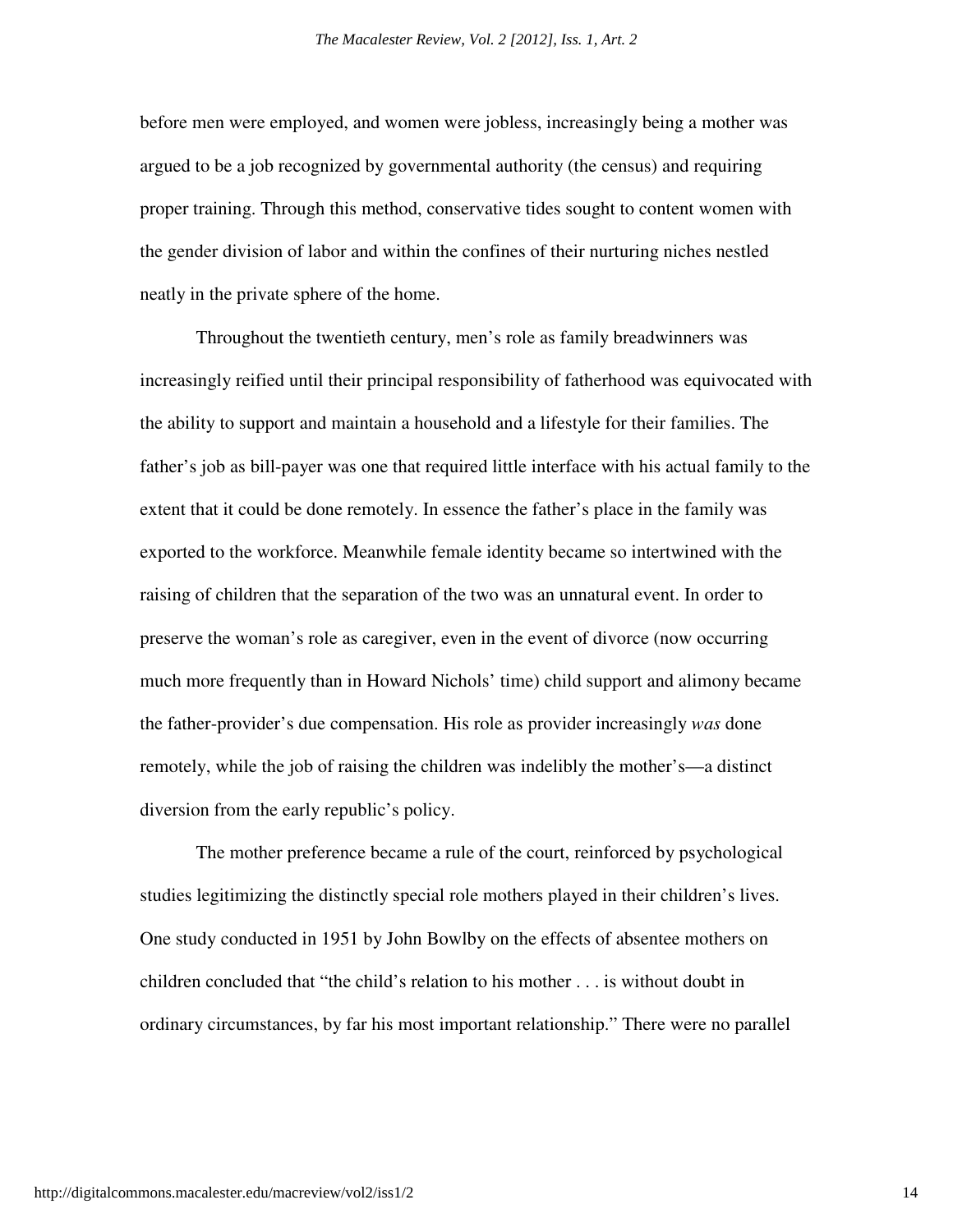studies conducted to determine the effects of paternal deprivation, however.<sup>22</sup> Regardless, findings such as these became the guidelines by which courts justified maternal preference.

Yet the tender years doctrine began to be called into doubt. Arguments surfaced that the doctrine was in violation of the fourteenth amendment, denying fathers equal protection under the law by granting unquestioned priority to the mother in the cases of children of tender age. As a response, the courts developed a new litmus test. The judicial mantra transformed into the principle of protecting the "best interests of the child." Yet the transformation was a superficial one. Inevitably, after the construction of "nearly fanatical mythologies" vaunting women as the inherently superior parents, the "best interests" of the child were regarded as being most efficiently ensured by granting custody to mothers. Riding on the coattails of this standard was the "all things being equal" doctrine—an affirmative action logic—that, in cases with equally capable, involved and loving parents, mothers were awarded custody on principle.<sup>23</sup>

 By the 1970s Senator McCumber's prophecy about the dissolution of the family unit was realized. Man's ability to support a family on a single income diminished, nudging women into the workplace due both to necessity and the blossoming feminist agenda of economic independence. The shift correlated steadily with an increase in the divorce rate, resulting in many single mothers and giving birth to the trend that plagues the twenty-first century: the deadbeat dad phenomenon. Losing any significant role as caregivers and having lost the distinction as "heads of the household," reduced the cultural importance of, and arguably, emasculated fathers whose custodial rights were

 $22$  McNeely, Cynthia A. "Lagging Behind the Times: Parenthood, Custody, and Gender Bias in the Family Court." Florida State University Law Review. p. 902  $23$  Ibid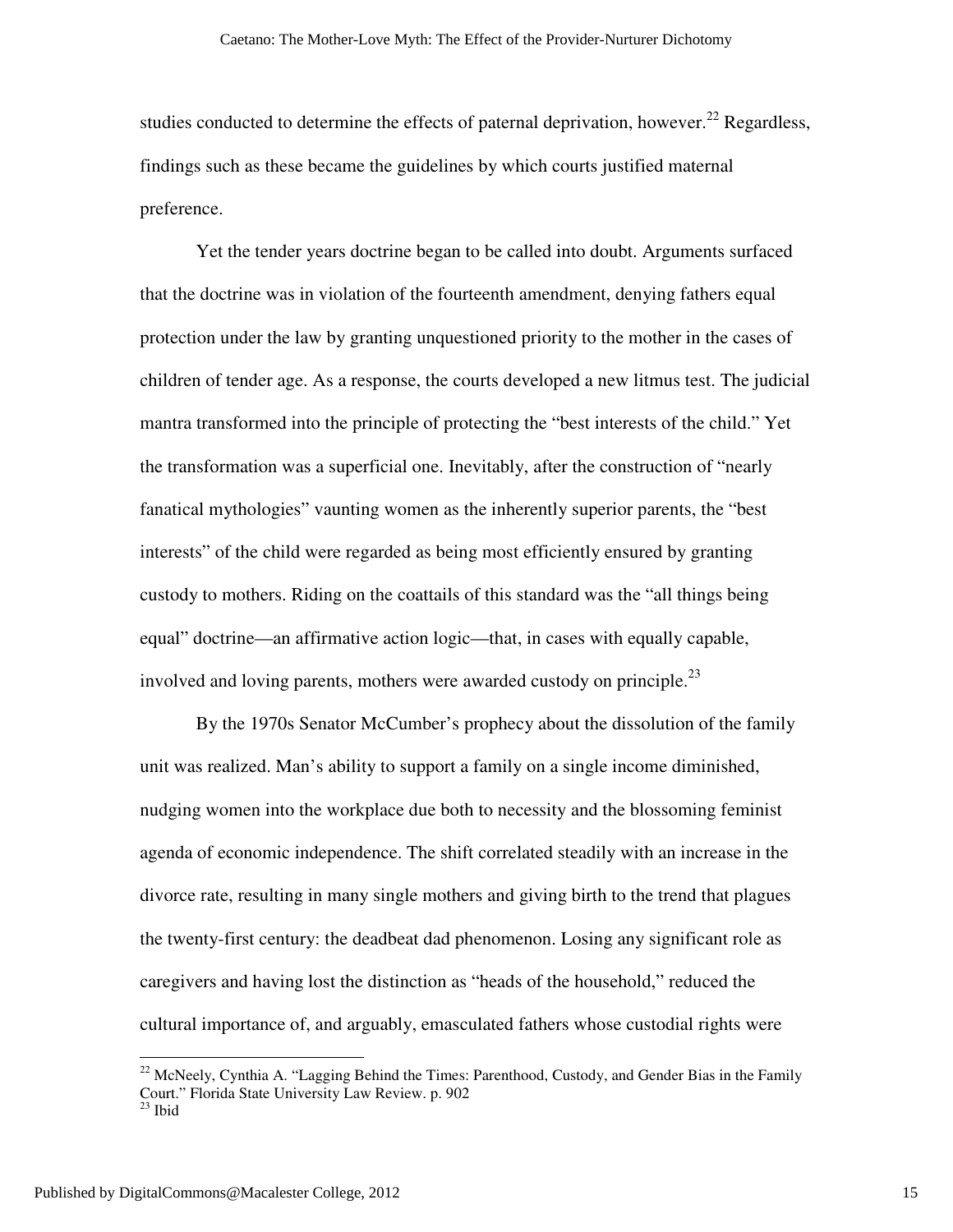limited, while their wallets were substituted for their presence at the dinner table. The Mother Myth abounded and fathers' parental rights received relatively much less consideration than mothers'. The cultural anxiety of fathers' grappling with impossible custody battles manifested in 90s pop culture. Comedic blockbusters such as *Liar, Liar*  (1997), starring Jim Carrey, *The Santa Clause* (1994) with Tim Allen, and *Mrs. Doubtfire* (1993) starring Robin Williams followed the anguished father protagonists who, panicstricken, pleaded with their level-headed, super-mom ex-wives for reconciliation and visitation rights. The Hollywood endings follow a simple formula: the workaholic father realizes that he has shirked his paternal duties and endeavors to foster better emotional bonds with his children who were neglected in pursuit of a career, thus proving to the exwife that he is a worthy parent. And thus the mentality of the provider-nurturer dichotomy comes full circle: where, initially, custody was awarded to the breadwinner *due* to the ability to financially support his family, breadwinning is contemporarily seen as a hindrance, a stumbling block to quality parenting.

#### Section 3: Dismantling the Gendered Provider/Nurturer Dichotomy

 It is in this cultural moment that *Working Mother* magazine publishes an article called "Custody Lost." After more than a century and a half of tender years doctrine<sup>24</sup> Sally Abrahms reports in 2009 on a new trend, disadvantaging *breadwinning* mothers in custody cases. The article's stance is a defensive one, implicitly alleging that women's shirking of their nurturing responsibilities and the donning of the provider mantle is ill-

-

<sup>&</sup>lt;sup>24</sup> The tender years doctrine was established in by the Talfourd Act of 1839 and has been officially repealed by many states throughout the 1990s.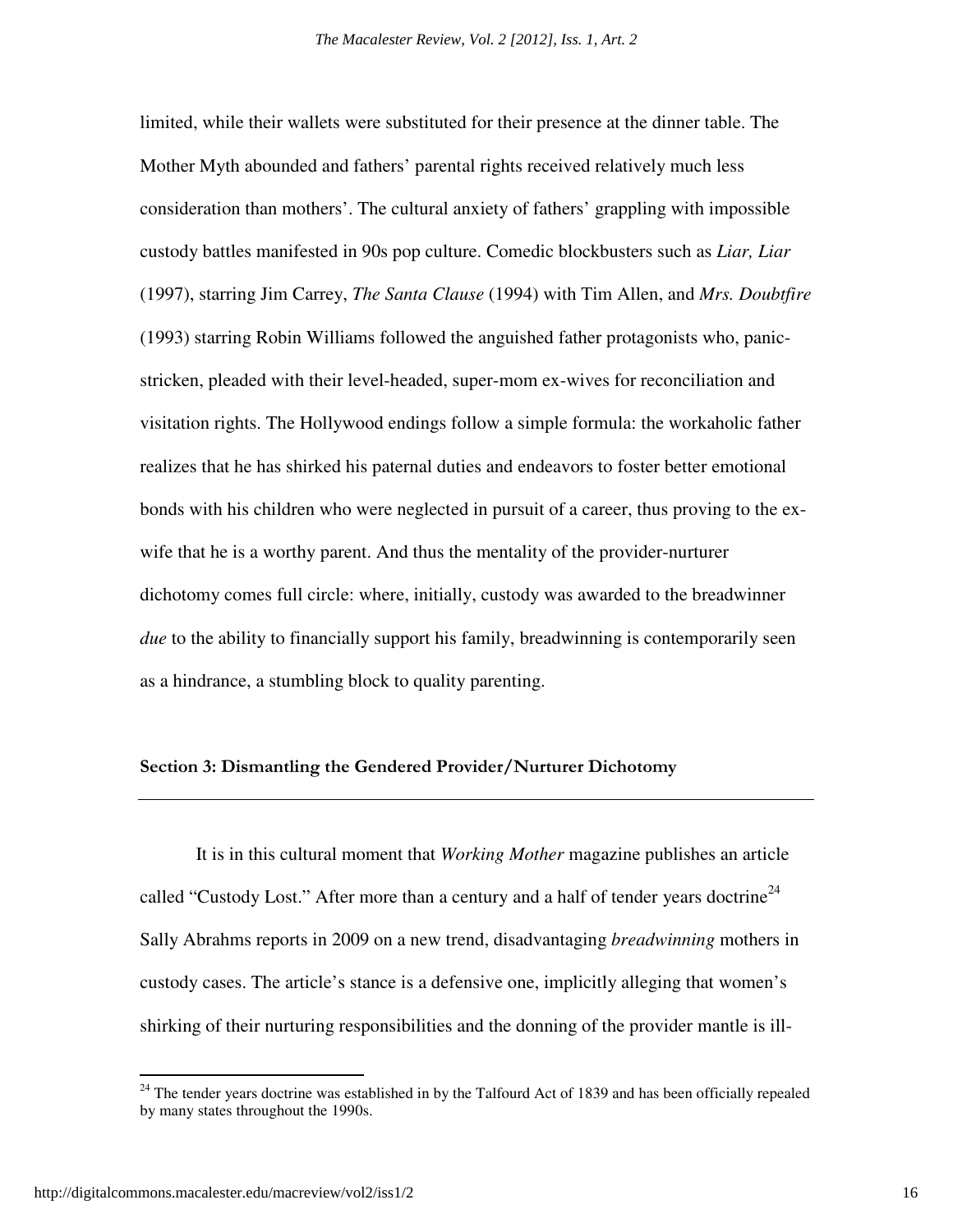received by courts. She quotes a Los Angeles-based lawyer who remarks that "a mother's career can be a liability in custody battles,"<sup>25</sup> which would help to inspire NPR's summary of the issue: "some wonder whether the statistics suggest that women who work as breadwinners for their families are now being *punished* for it [emphasis added]."<sup>26</sup> The article seems to assert that as the inheritors of the Mother Myth—the belief that woman's end-all-be-all is motherhood—modern woman faces consequences for attempting to disown the legacies of domesticity, and it takes issue.

 The protagonist of the article is Julie Michaud, mother and businesswoman supporting her children and unemployed husband, Mark. Julie ultimately loses custody of her children to Mark and is required to pay both child and spousal support. Her case is like many others—2.2 million others to be exact, Abrahms points out—that is the number of mothers who do not have primary custody of their children.

 Yet, the instances Abrahms intends to characterize as unjust form obvious parallels to the prejudices fathers faced in custody cases for decades. When describing Julie's husband Mark, he is never referred to as a stay-at-home dad—he is *unemployed*, a non-provider—while it is Julie who is the breadwinner *and* a nurturer. A telling paragraph describes the economic-role tension in the family:

. . . Julie fought to remain steady against a sudden riptide of emotion . . . The anger at her husband for failing to help support them [their children]. "I couldn't work any harder," Julie says. "I begged him to get a job." In court papers, Mark, a graphic artist by training, said he had agreed to stay home with the kids so Julie could build her business.<sup>27</sup>

-

 $25$  Ibid

<sup>26</sup> "Working Mother Sometimes Frowned Upon In Custody Battles." *Tell Me More.* National Public Radio. 17 November 2009. Web. 19 March 2011. Transcript.

<sup>27</sup> Abrahms, Sally. "Custody Lost." *Working Mother.* November 2009.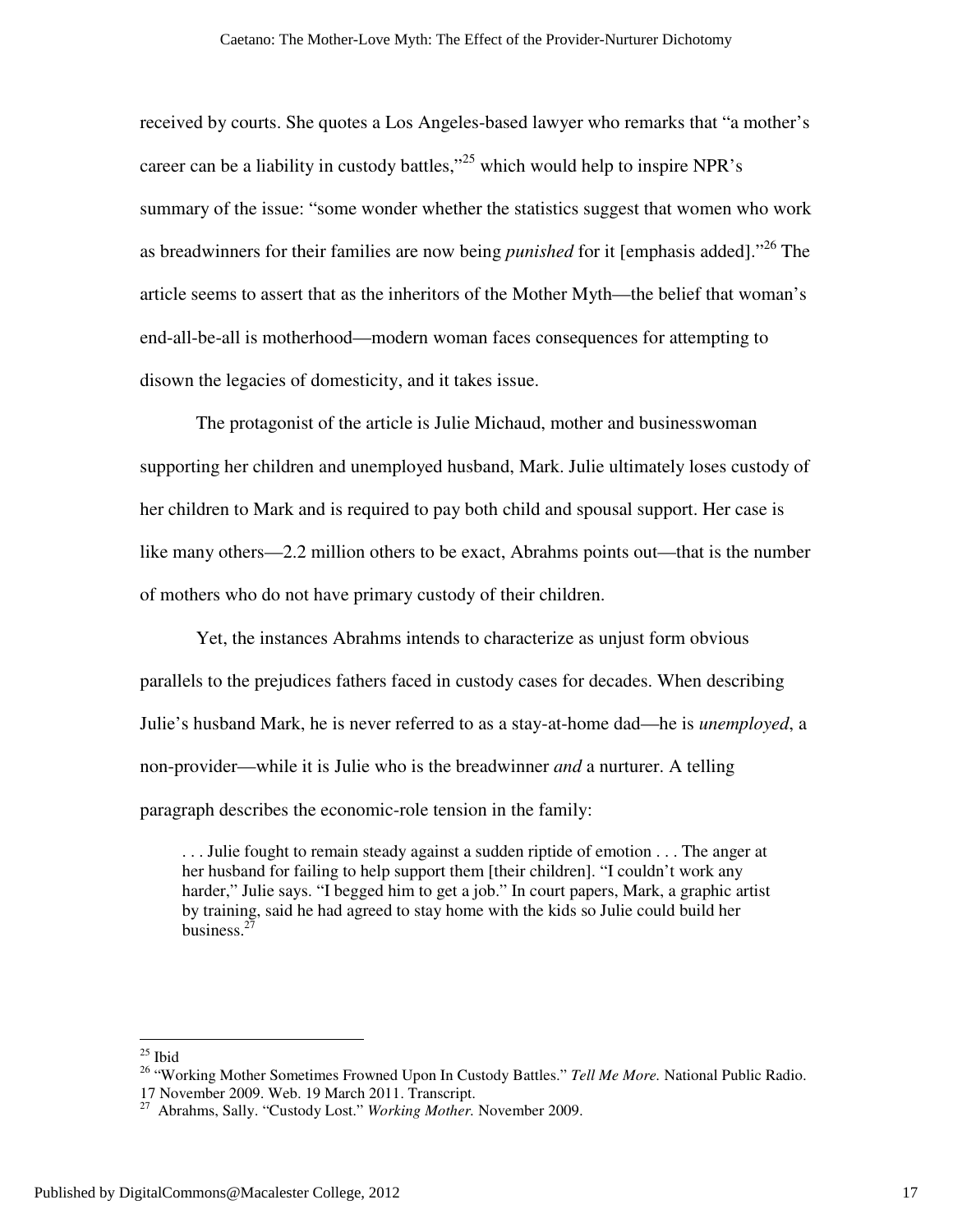Ultimately, Julie's career was portrayed as "too demanding," and too substantial of a distraction from her responsibilities at home. Mark's lawyer, however, was able to demonstrate that it was Mark "who arranged playdates, took the kids to the pediatrician and volunteered at their schools" while "affidavits from teachers and neighbors attest to his hands-on involvement in their daily lives."<sup>28</sup> Were Mark a woman, he would likely have been described as a stay-at-home mom, rather than pointedly described as *unemployed*. Meanwhile, Julie argues that the more nurturing parenting roles she had with her children were less obvious to the greater community, but no less important and that ultimately she was penalized for fulfilling a role that was not "super-visible".

But is cultural backlash against working women the real culprit, as Abrahms implies? *The New York Times* when reporting on the article asked, "Is it not, in effect, the same presumption—the parent who works harder, parents less—that men have faced for years?"<sup>29</sup> What the *Times* seems to imply is that perhaps this issue is not divided explicitly along gender lines, but rather on economic grounds—grounds which have long been coded in terms of gender, of course. But as those economic roles shift so too do expectations of parental involvement and ideas about custodial merit. Because courts still perceive one parent as being *more* of a caretaker than another, and because this role is held in opposition to the provider role, custody is biased toward whichever parent is seen as the primary nurturer, regardless of gender. Abrahms points out that the number of custody cases fathers win has doubled in the past decade, as they join in the domestic responsibilities of parenthood from "boo-boo"-kissing to arranging play-dates to bringing their kids to pediatric appointments. The "hands-on" parent is increasingly losing

 $^{28}$  Ibid.

<sup>29</sup> Belkin, Lisa. "More Fathers Are Getting Custody in Divorce." *The New York Times*. 17 November 2009.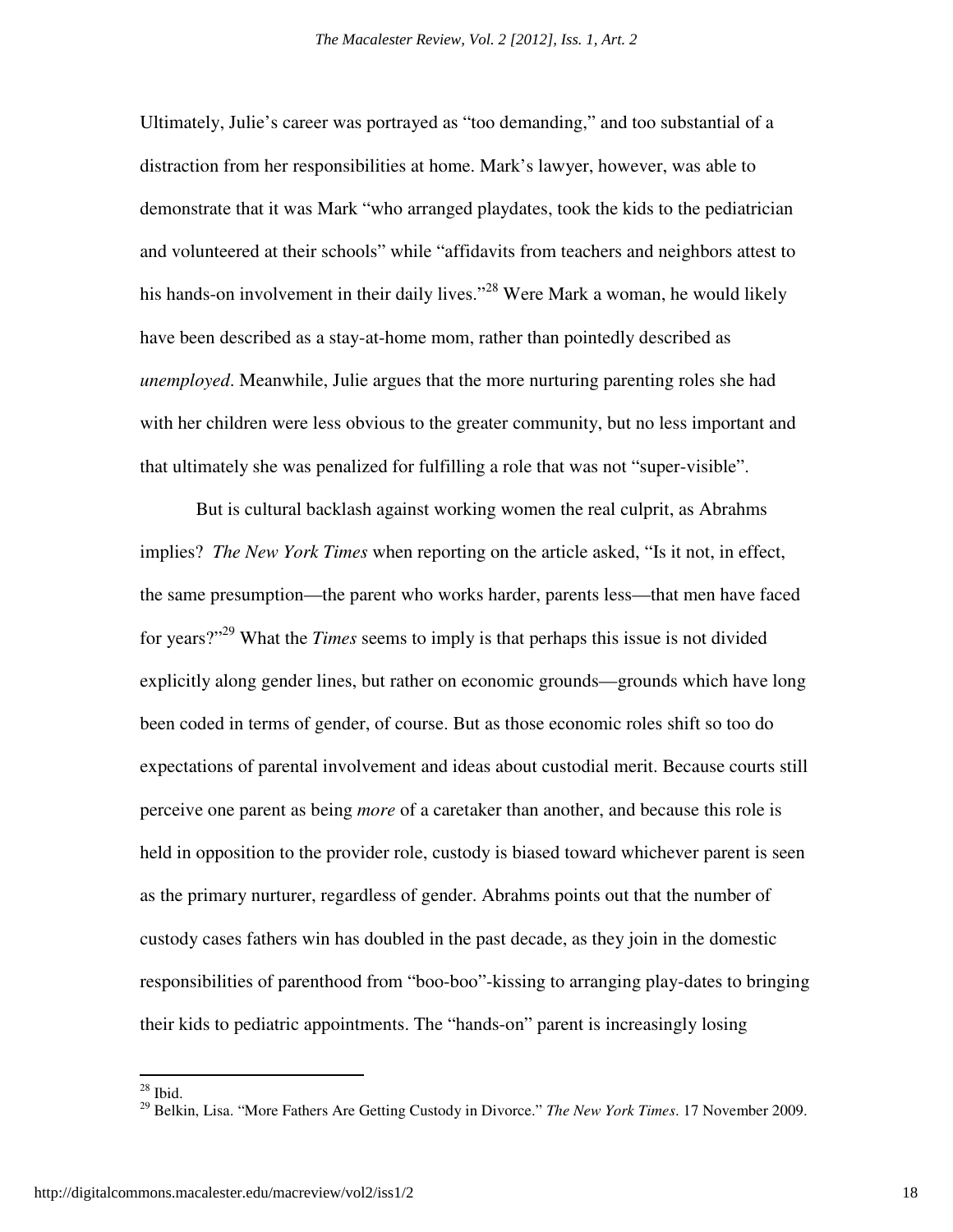specificity to the mother, "as fathers become more entrenched in their roles as *cocaregiver* [emphasis added]<sup>"30</sup>—as seen in the cathartic morals of 90s blockbusters.

However, Abrahms is not sold on the equalized playing field argument. She considers this possibility in her article and refutes it with another case study. Kim Voichescu, a civil engineer turned law student, who pursued custody for her two teenage sons describes how her ex-husband's lawyer characterized the case:

"My ex's attorney questioned my ability to care for my children based on my extensive work schedule," she says. "During the trial, he called into question my *mothering abilities* [emphasis added] and asked, 'How could someone who is so career-oriented be a *nurturing mother* [emphasis added]?'" . . . "We supposedly live in a modern age, and yet I had to justify my nurturing abilities because I have a job?"

In Kim's case the rhetoric is specifically gendered, her role as nurturer defined and its fulfillment demonstrated as having been shirked. Her case is an interesting one in comparison with Julie's. While the entirety of Kim's case was contingent upon justifying why she, the "nurturing mother" *does* work and provide for her family, Mark's case was dependent upon justifying why he, the male provider, *did not* support his family. Thus this increasingly problematic and steadily more obsolete provider-nurturer binary still haunts modern court cases. Fathers and mothers are still at some level beholden to these stereotypes of parenting that are not only highly reductive but also fundamentally unfair. The outdated gendered expectations of parenting prevail even to this day.

 Revision of basic familial assumptions and the fundamental discourse that guide custody battles is necessary. Judges and attorneys are still operating under antiquated dichotomies that hold little water in a modern context, where many mothers have jobs outside of the home and fathers ought to have a greater sense of their role than a purely

<sup>30</sup> Ibid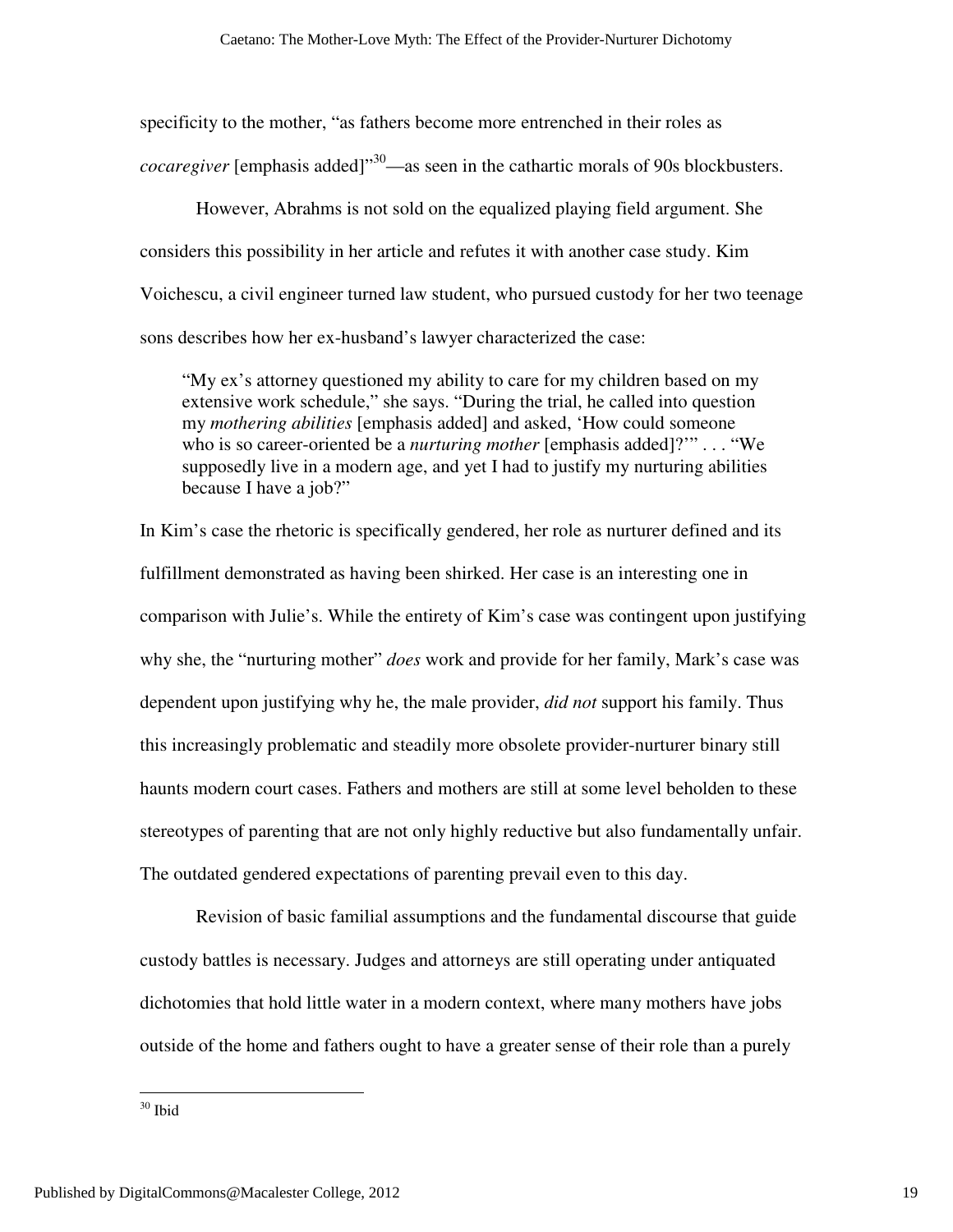economic one. Such paternal low-esteem may have something to do with increased rates of paternal disconnectivity from the family and the prevalence of single mothers. When mothers are ascribed with inherent capacities for nurturance and also granted the freedom to economic self-sufficiency, a familial model that defines a father as an economic provider with little other supplementary expectations of him renders his role redundant and unessential. The Mother Myth that has historically limited women's options by asserting that motherhood was a woman's sole purpose and that she was naturally more endowed for nurturing children than her male counterparts has conversely defined fathers as a complement to that structure, rather than an integral part of it. Dismantling the myth, and by extension the typically gendered divisions of provider/nurturer is an essential step to a more equitable understanding of men and women operate as parents and more fairminded protocol for determining custody cases that do not require parents to be held accountable to archaic standards.

.